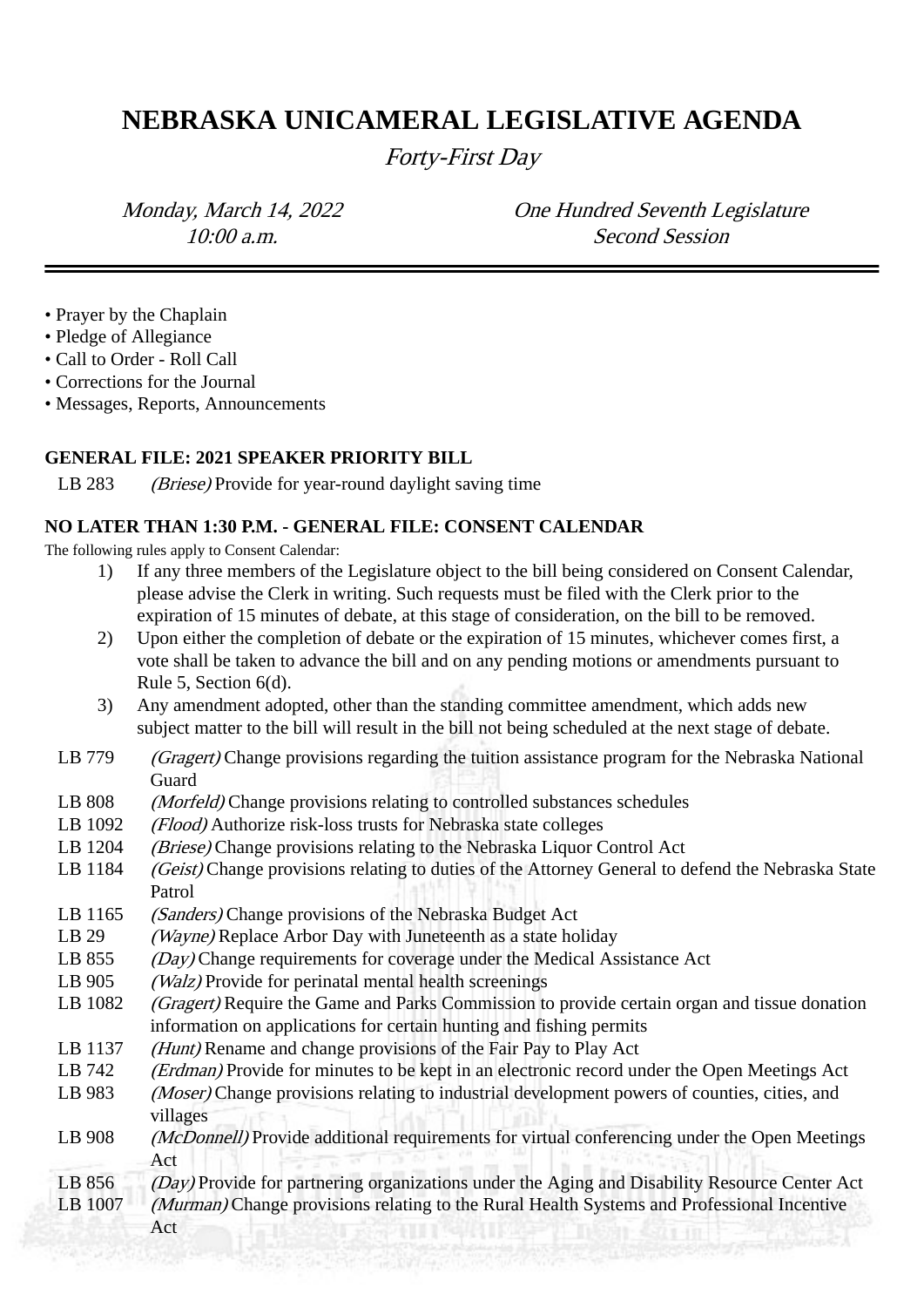- LB 829 *(DeBoer)* Change provisions relating to offenses against animals
- LB 851 (Wishart) Change enforcement procedures and redefine terms related to certain crimes involving animals
- LB 1124 *(Erdman)* Change provisions relating to small estate affidavits under the Nebraska Probate Code
- LB 1057 *(Brewer)* Change provisions relating to Class III school districts

# **GENERAL FILE: 2022 SPEAKER PRIORITY BILL**

LB 661 *(McDonnell)* Prohibit assault on a public transportation driver and clarify provisions relating to assault on officers, emergency responders, certain employees, and health care professionals

## **SELECT FILE: 2022 SENATOR PRIORITY BILLS**

- LB 1241 (*Lathrop*) Change provisions relating to law enforcement officer training and certification
- LB 741 (*DeBoer*) Change provisions of and provide for review of stillbirths under the Child and Maternal Death Review Act
- LB 917 (Wayne) Provide an income tax deduction for certain wages paid to individuals convicted of a felony
- LB 917A (Wayne) Appropriation Bill
- LB 519 *(Morfeld)* Provide immunity from arrest and prosecution for certain drug and alcohol offenses for witnesses and victims of sexual assaults

## **SELECT FILE: 2022 COMMITTEE PRIORITY BILLS**

- LB 707 *(Williams)* Adopt the LIBOR Transition Act and certain updates to federal law, recognize Juneteenth National Independence Day as a bank holiday, and change provisions relating to accountants, banks, financial institutions, bank subsidiaries, digital-asset depositories, residential mortgage loans, real estate appraisers, public funds, trusts, and the Nebraska Investment Finance Authority
- LB 863 *(Williams)* Adopt the Travel Insurance Act and the Primary Care Investment Act and change provisions relating to premium rebates, insurance coverage, the Insurance Holding Company System Act, and the Insurers Investment Act
- LB 752 (Arch) Adopt the Alzheimer's Disease and Other Dementia Support Act, the Licensed Professional Counselors Interstate Compact, and the Occupational Therapy Practice Interstate Compact, require notifications regarding stem cell therapy, and redefine respiratory care under the Respiratory Care Practice Act
- LB 805 (Hughes) Change provisions of the Black-Tailed Prairie Dog Management Act, the Nebraska Wheat Resources Act, and the Noxious Weed Control Act

# **GENERAL FILE: 2022 SENATOR PRIORITY BILL**

LB 927 (Pahls) Change provisions relating to the use of state assistance and a limitation on state assistance under the Convention Center Facility Financing Assistance Act

# **GENERAL FILE: 2022 SENATOR PRIORITY BILLS**

- LR 263CA (Blood) Constitutional amendment to require the Legislature to reimburse political subdivisions as prescribed
- LB 852 (Day) Require behavioral health points of contact for school districts